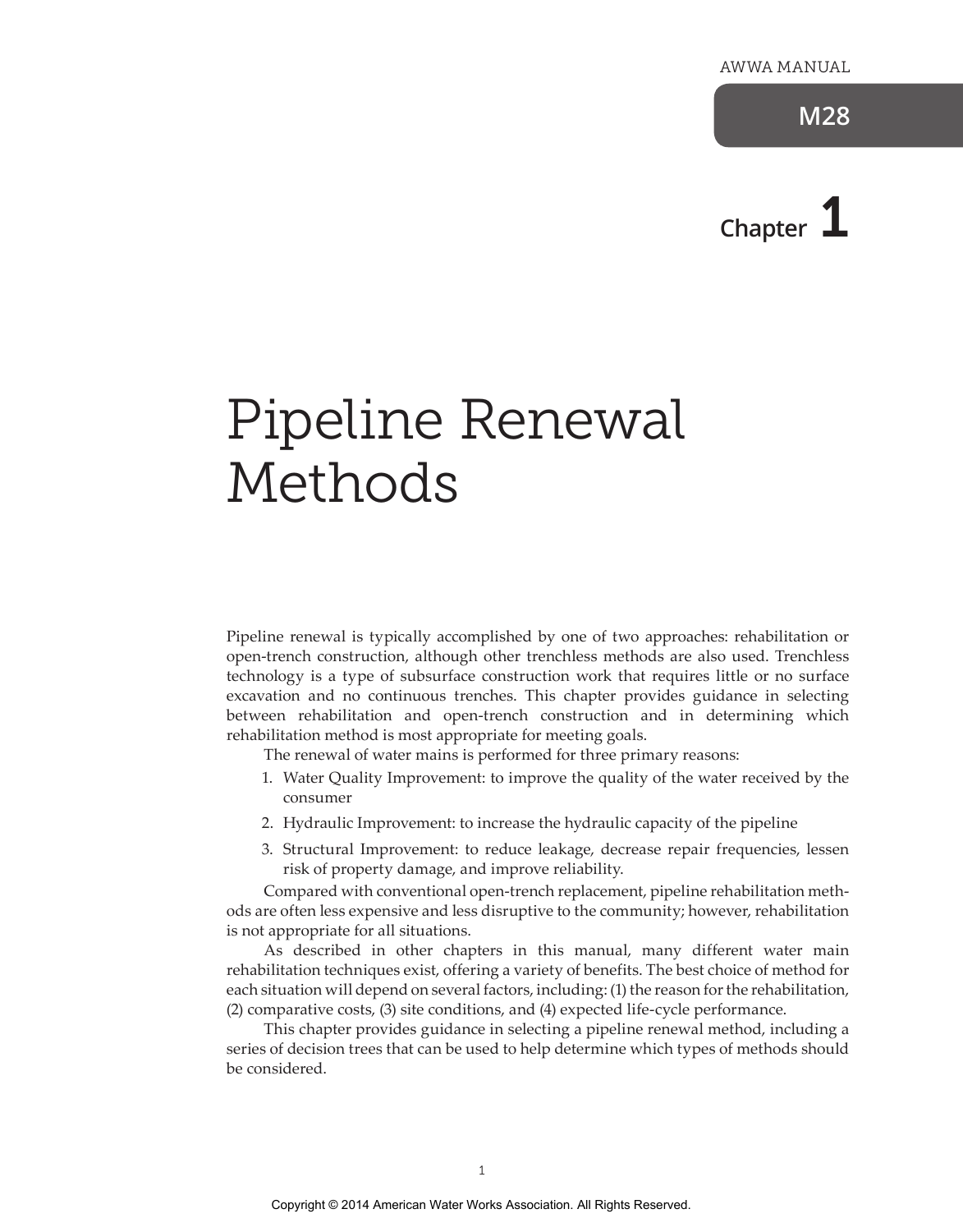#### **DISTRIBUTION SYSTEM WATER QUALITY IMPROVEMENT**

Water main rehabilitation is frequently performed to mitigate water quality deterioration that occurs within the distribution system. The goal is to improve water quality at the point of use. The improvements can be very dramatic, particularly when the existing main is unlined cast iron.

In most cases, the water quality benefits achieved by the various pipeline rehabilitation methods are fairly equal. This assumes that the materials being employed are certified in accordance with NSF/ANSI Standard 61, and industry accepted standards are employed. It also assumes that the water is not particularly soft. When the water is soft, problems with high pH can occur if cement–mortar lining is used.

The quality of treated drinking water can vary considerably, both from system to system and within a system, as a result of deterioration after it leaves the treatment plant and comes in contact with the interior of distribution system piping. Over time, changes in water chemistry can cause problems throughout the distribution system, ultimately affecting the quality of the water delivered to the end user. The deterioration of water quality that occurs within the water distribution system is often signaled by customer complaints regarding the clarity, color, taste, and odor of the water. Although the water may be safe to drink, it may be aesthetically unpleasant due to sediment that has been stirred up or by biological processes that can thrive in highly scaled pipelines and impart an odor to the water. However, the concern is not always simply about aesthetics. Water stagnation and chlorine depletion occur in highly scaled pipelines, resulting in greater risk of coliform regrowth. The majority of these problems fall into three categories: sedimentation, scaling, and biofilm formation.

#### **Sedimentation**

Sedimentation is the process whereby solids settle out of water moving at low velocity in a main, reducing interior cross section and capacity and becoming a potential source of customer complaints about water quality. Source water pipelines or pipelines carrying unfiltered or improperly treated water can be subject to deposits of sand, silt, or organic materials. In pipelines receiving well water, particulates from oxidation of iron or manganese are also common, if the water is not filtered. In extreme cases, sedimentation can also contribute to hydraulic problems, particularly at low points in the pipe. The most common source of sediment is the internal corrosion of the pipeline itself.

In smooth-walled pipelines, sediment generally moves through the system at moderate flow velocities and does not accumulate. However, where the pipeline is heavily scaled, sediment settles into the recesses of the scale and builds up over time. This sediment can then be stirred up when the flow velocity increases (e.g., a fire hydrant is opened) or the direction of flow reverses. The result can be severely discolored water as a large volume of sediment becomes suspended and is delivered to the customer's tap.

#### **Scaling or Tuberculation**

Scaling is the formation of hard deposits on the inside wall of the pipe. These deposits are frequently the by-product of pipe corrosion, wherein iron combines with calcium and other minerals within the water to form *tubercles*. The process, often called *tuberculation*, is assisted by bacteria within the scale that feed on iron leached from the pipe. Although scaling is most pronounced in cast-iron pipes, it is also commonly found in unlined steel pipes, copper pipes, concrete, and asbestos–cement pipes. Figure 1-1 shows a fairly typical tuberculated cast-iron pipeline.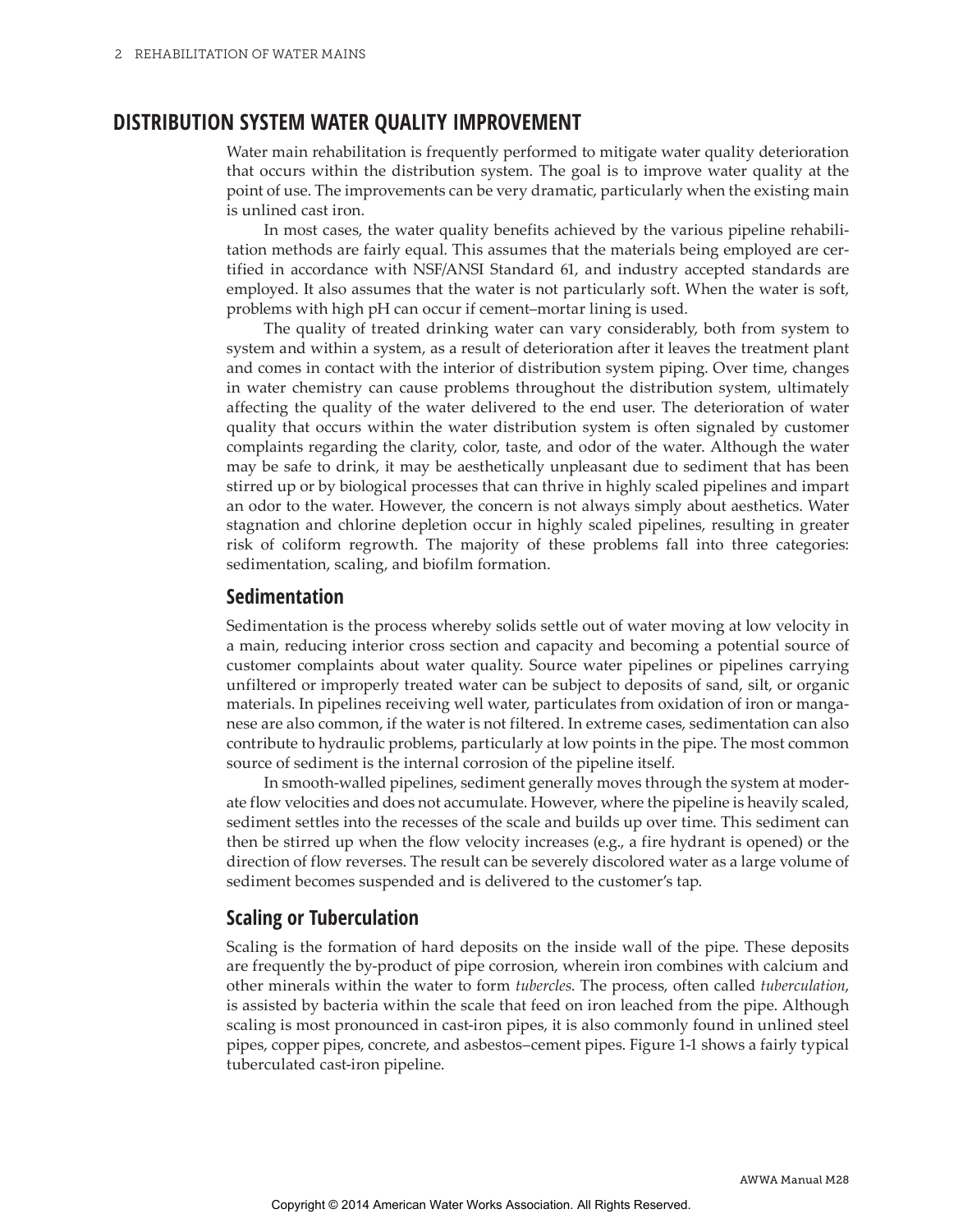

#### **Figure 1-1 Pipe with tuberculation caused by corrosion**

Before the 1960s, many iron pipes were installed without effective, long-lasting linings to protect the interior surfaces. These pipes often experience internal corrosion and develop tubercular scales. This scaling restricts the flow and creates areas where sediment is deposited, and chlorine depletion occurs.

Water discoloration complaints can occur when these sediment deposits are stirred up as previously described; however, discoloration can also occur if the corrosion activity within the pipeline is particularly high. If the scales are removed and a lining is not subsequently installed, exposure of the underlying iron or steel pipeline often results in increased corrosion activity and more frequent complaints about water discoloration. Such corrosion activity can be controlled to some extent through water chemistry (corrosion inhibitors), but cleaning of pipelines without lining is generally not recommended.

#### **Biofilm Formation**

Biofilms can develop within pipe made from any type of material; however, biofilms are most common within highly scaled cast-iron pipe, where sediments and recesses allow iron-reducing bacteria to thrive in the absence of effective disinfectant. As the pipelines corrode and tubercles develop, the hospitality of the environment for biofilm increases. The greater the roughness of the pipe surface, the harder it is for an effective disinfectant residual to be maintained near the pipe surface. The reduction of the iron leached from the pipe also provides the energy source for the bacteria.

Biofilms also form readily in raw water systems or portions of the finished water system where water is high in iron or manganese or other nutrients. Such biofilms take the form of slimes, i.e., soft and filamentous. Even where scales do not form, these biofilms can severely affect water clarity and produce taste-and-odor problems. They can also significantly diminish hydraulic capacity.

#### **HYDRAULIC IMPROVEMENT**

Increasing roughness and the buildup of scale or slime inside water distribution piping can greatly reduce the hydraulic performance of the system. This can significantly impact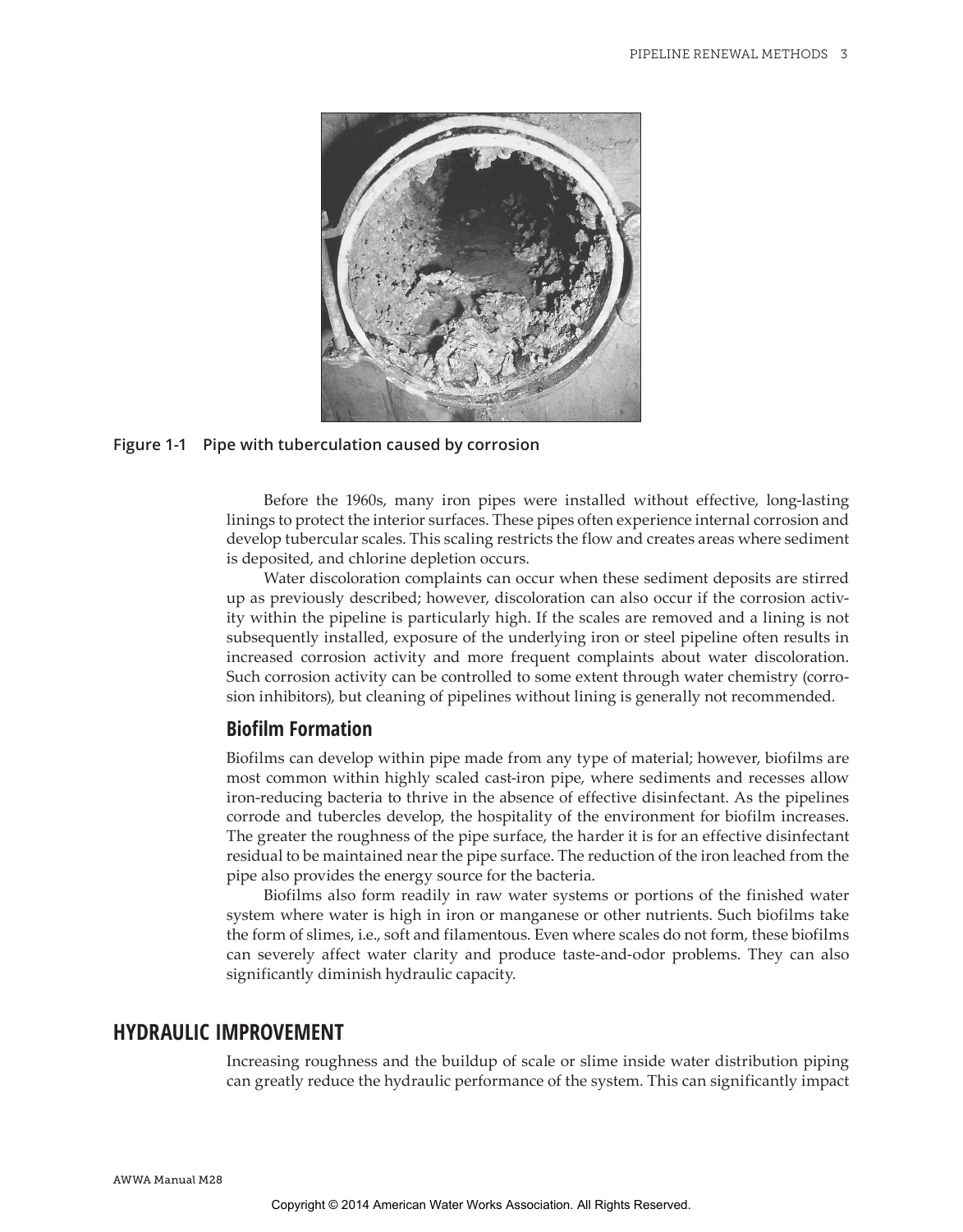the ability to deliver adequate fire flows and can also affect pressures and flows available to customers.

Hydraulic engineers are able to calculate head losses and flow in pipes using the empirically derived Hazen–Williams formula, which relates flow to the physical properties of the pipe and pressure changes due to friction; however, the Hazen–Williams equation cannot be applied to all fluids in all conditions. It is only valid for ambient temperatures (40°F to 75°F [4.4°C to 23.8°C]) and at turbulent flow (Reynolds numbers above 105). For liquids outside these parameters, the Darcy–Weisbach formula is more reliable for frictional head loss calculations at steady-state flow. In more complicated instances, computer models based on Hardy Cross are more accurate. For the discussion in this manual, the Hazen–Williams equation is:

$$
V = kCR^{0.63} S^{0.54}
$$
 (Eq. 1-1)

where:

 $V =$  velocity, ft/sec (m/sec)

*k* = conversion factor

- *R* = hydraulic radius, ft (m), which is the cross-sectional area of the pipe divided by the wetted perimeter
- *C* = Hazen–Williams roughness coefficient
- $S =$  slope of the hydraulic grade line, ft/ft (m/m)

*C* is a measure of the roughness of the interior of the pipe. Expressed in terms of *C*, the formula can be stated several ways. Once such way is stated as:

$$
C = 2,466QD^{-2.63}H^{0.54}L^{0.54}
$$
 (Eq. 1-2)

where:

*C* = Hazen–Williams roughness coefficient  $Q =$  quantity of flow in a pressure conduit, mgd (m<sup>3</sup>/d) *D* = nominal diameter of the pipe, in. (mm) *H* = head loss, ft (m) of water

 $L =$  length of pipe, ft (m)

The Hazen–Williams *C* factor, and hence the flow in a pipeline, depends on the type of pipe and its interior condition (see Table 1-1). For a given velocity, increased internal surface roughness (changing laminar to turbulent flow) leads to greater pressure loss. By measuring pipe flows and pressure changes between two points along a pipeline, operators can calculate Hazen–Williams *C* factors and determine the degree the pipeline has become roughened and constricted. These data help in making informed decisions about which process to employ to restore hydraulic efficiency. Collecting data for the Hazen– Williams *C* factor after employing a cleaning or pipe rehabilitation process is also a useful way to gauge the impact of the system improvements.

#### **Table 1-1 Hazen–Williams roughness coefficient**

| Condition                                             |             |
|-------------------------------------------------------|-------------|
| New pipe                                              | $130 - 140$ |
| Fair to normal (interior clean)                       | 100         |
| Significant reduction in pipe capacity                | 70          |
| Severe problem-interior cross section greatly reduced | $30 - 50$   |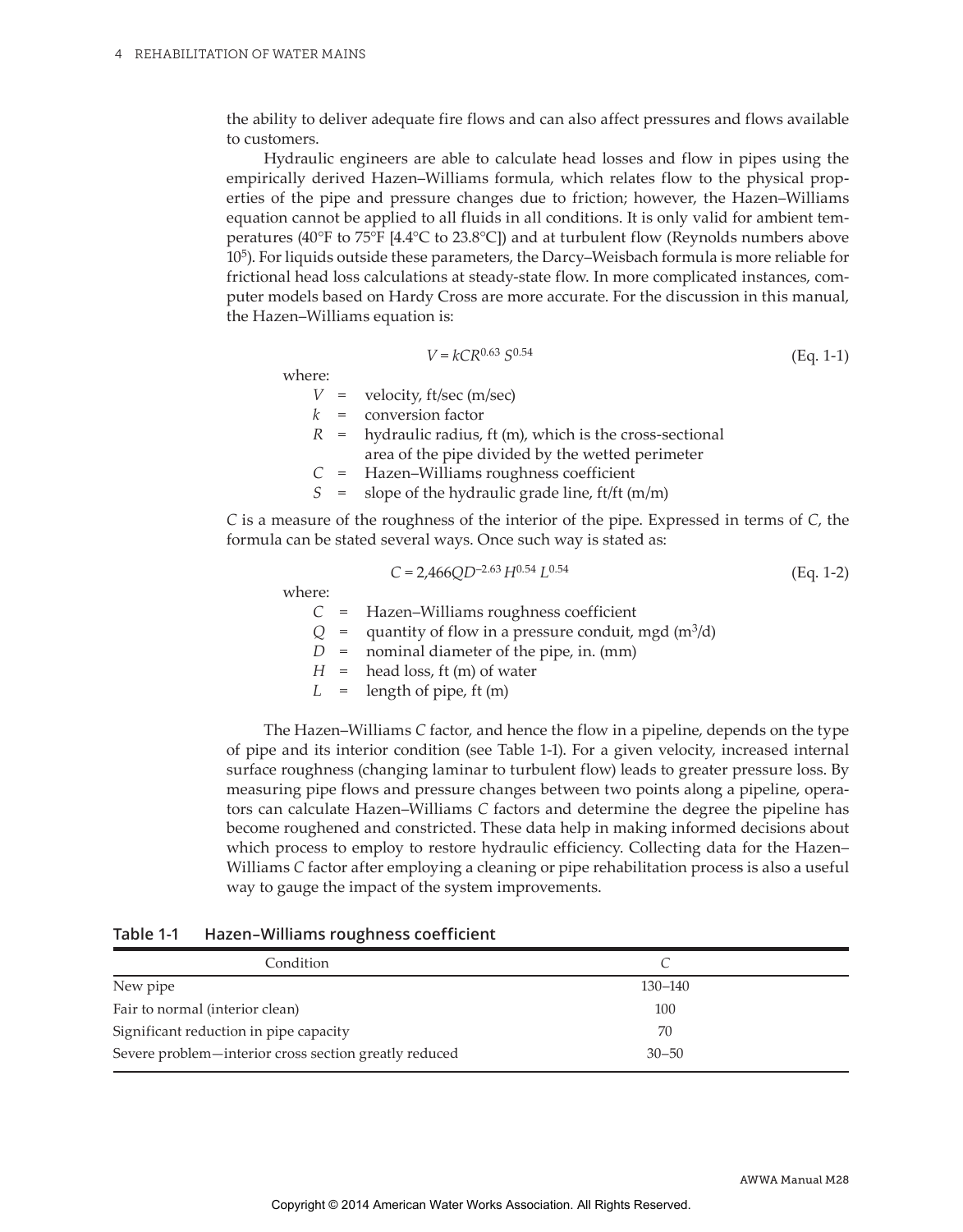Pipeline rehabilitation very frequently results in significant improvement of system hydraulics, particularly where a cast-iron main is choked with tuberculation. Not only is a smoother pipe surface achieved, but at times, the effective flow cross section can be increased significantly.

Because the various methods use different materials and result in different internal diameters, the various methods achieve different degrees of hydraulic improvement. Table 1-2 provides a general comparison of the hydraulic improvements that the various rehabilitation methods can provide.

Moderate hydraulic improvement can also be achieved by some of the pipeline cleaning methods.

#### **STRUCTURAL IMPROVEMENT**

The structural performance of water mains deteriorates over time due to several causes. Cast-iron, ductile-iron, and steel piping are subject to internal and external corrosion, resulting in pitting and wall thinning, which can lead to leaks and eventual burst failures. Cement-based pipes such as asbestos–cement and concrete pipe may also be subject to deterioration due to corrosion of the cement matrix and/or steel reinforcement. In addition, all types of pipe, including plastic, may be subject to joint failure between pipe lengths and hence excessive leakage, which can in turn lead to washout of bedding and subsequent structural failure.

Such structural and leakage failures can have direct consequences such as high repair costs, water quality problems, service interruptions, and loss of treated water. They may also have indirect consequences in terms of the economic damage associated with pipe bursts and the public relations damage to the service provider.

The structural improvements afforded by the techniques discussed in this manual vary considerably. Cement–mortar lining and epoxy lining are generally considered *nonstructural* because they offer very minor structural improvements at best. Other methods arguably offer the same structural integrity achieved by a new pipeline installed using conventional open-trench construction. In selecting a pipeline rehabilitation method, one of the key considerations is matching the method to the pipeline. A nonstructural method (i.e., Class I\*) is absolutely appropriate for a pipeline that has experienced very little deterioration, but this method would not be appropriate where external corrosion has caused significant weakening of the pipe and where this corrosion is expected to continue.

| Table 1-2 |  | General comparison of hydraulic improvements |  |  |  |
|-----------|--|----------------------------------------------|--|--|--|
|-----------|--|----------------------------------------------|--|--|--|

| Hydraulic Improvement Anticipated | Rehabilitation Method                                                                                              |
|-----------------------------------|--------------------------------------------------------------------------------------------------------------------|
| Modest hydraulic improvement      | Loose sliplining                                                                                                   |
| Moderate hydraulic improvement    | Cement-mortar lining<br>Epoxy and other polymer lining<br>Modified sliplining (close-fit)<br>Cured-in-place lining |
| Greater hydraulic improvement     | Pipe bursting                                                                                                      |
| Unlimited hydraulic improvement   | Open-trench construction                                                                                           |

\* See appendix A for definition of Class I, II, III, and IV linings.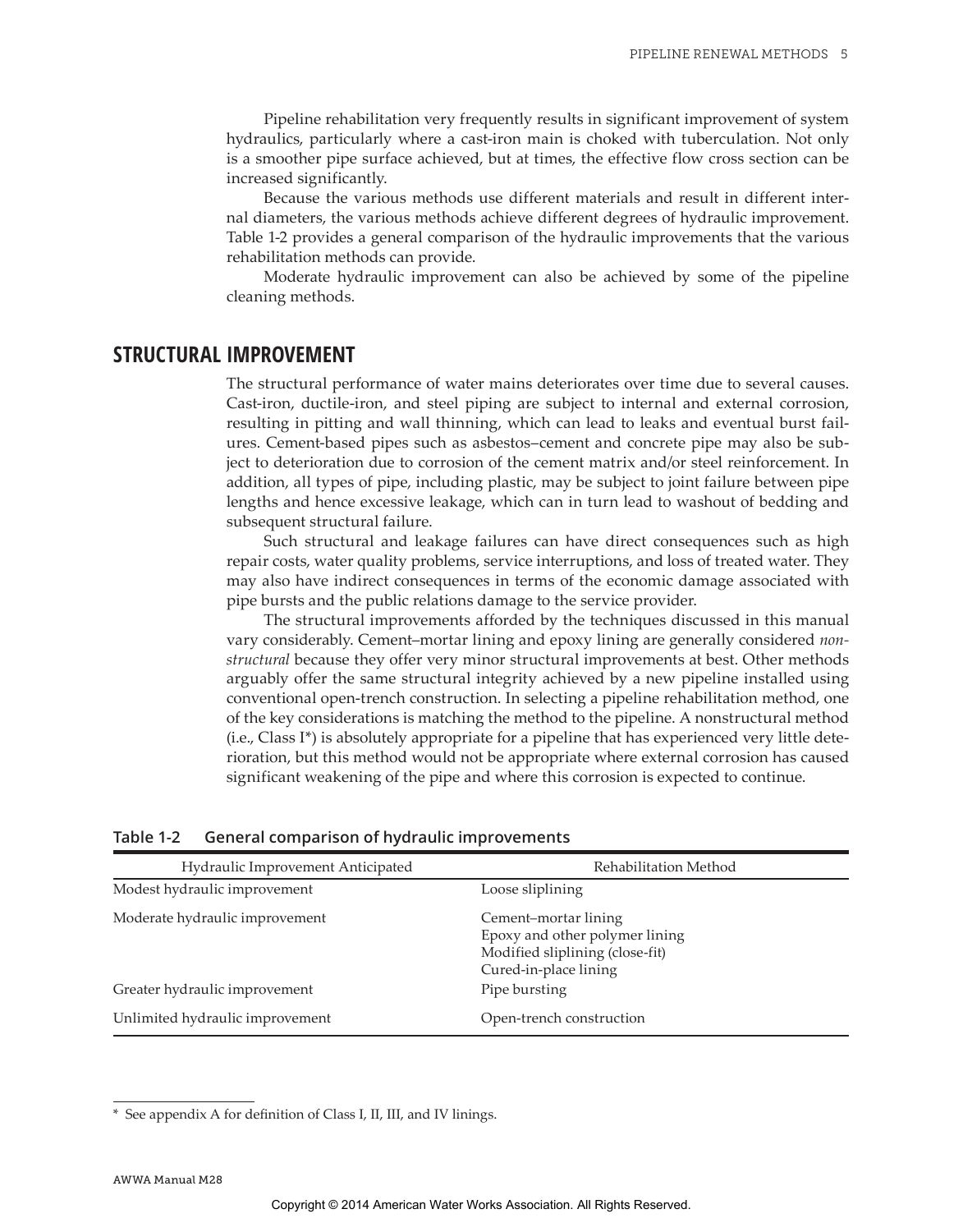# **WATER MAIN CONDITION EVALUATION**

Before employing a nonstructural or semistructural method, an evaluation of the structural condition of the water main is warranted. This evaluation can range from simple and inexpensive, to high-tech and quite costly. The more valuable the pipeline, the more time and money the utility should invest in making the right decision.

The following methods have been used successfully to guide decisions regarding pipeline renewal:

- **Leak/break performance.** Where repair records indicate that a pipeline has had few or no corrosion-caused failures and the pipeline has been in service for many decades, it is often assumed that external corrosion activity is minimal, and the pipeline is a good candidate for a nonstructural lining.
- **Sample extraction/evaluation.** In the United Kingdom, pipeline samples are exhumed then grit blasted to remove graphitization and expose the corrosion pits. The remaining life of the pipeline is then estimated using a method that examines pit depth and pit spacing. One U.K. utility replaces the pipe, for instance, if the estimated remaining life is less than 20 years, and uses a nonstructural lining where the life expectancy is 30 years and more. Semistructural linings are used for those in the middle, with life expectancies between 20 and 30 years.
- **In-situ testing.** For pipelines where a greater investment is warranted, nondestructive evaluation methods should be considered. Depending on the type of pipe, remote field technology or remote field eddy current can be used to find areas of weaknesses throughout the pipeline. Other techniques have been used for spot evaluations at locations of particular concern. Acoustic detection methods of various types are used to search for leaks or detect the sounds of incipient failure.

### **PRIORITIZATION**

Because budgets are always limited, a method of prioritizing work is important. If a primary driver for the renewal program is structural improvement, the pipelines that pose the highest risk should receive the highest priority. In assessing risk, it is helpful to recognize that risk has two components: probability and consequence. For something to be risky, it must be both likely to occur and have significant consequences. This concept is often expressed mathematically:

$$
Risk = Probability \times Consequence
$$
 (Eq. 1-3)

To perform this mathematical calculation requires more data (and better data) than are typically available. So instead, it is often helpful to look at *relative* risk as expressed in Table 1-3.

Prioritization can also be performed using regression analysis. With sufficient data regarding the age, soil conditions, pressure, pipe characteristics, etc., effective statistical models have been developed for specific systems. However, regression models built for one system have not been demonstrated to work on other systems.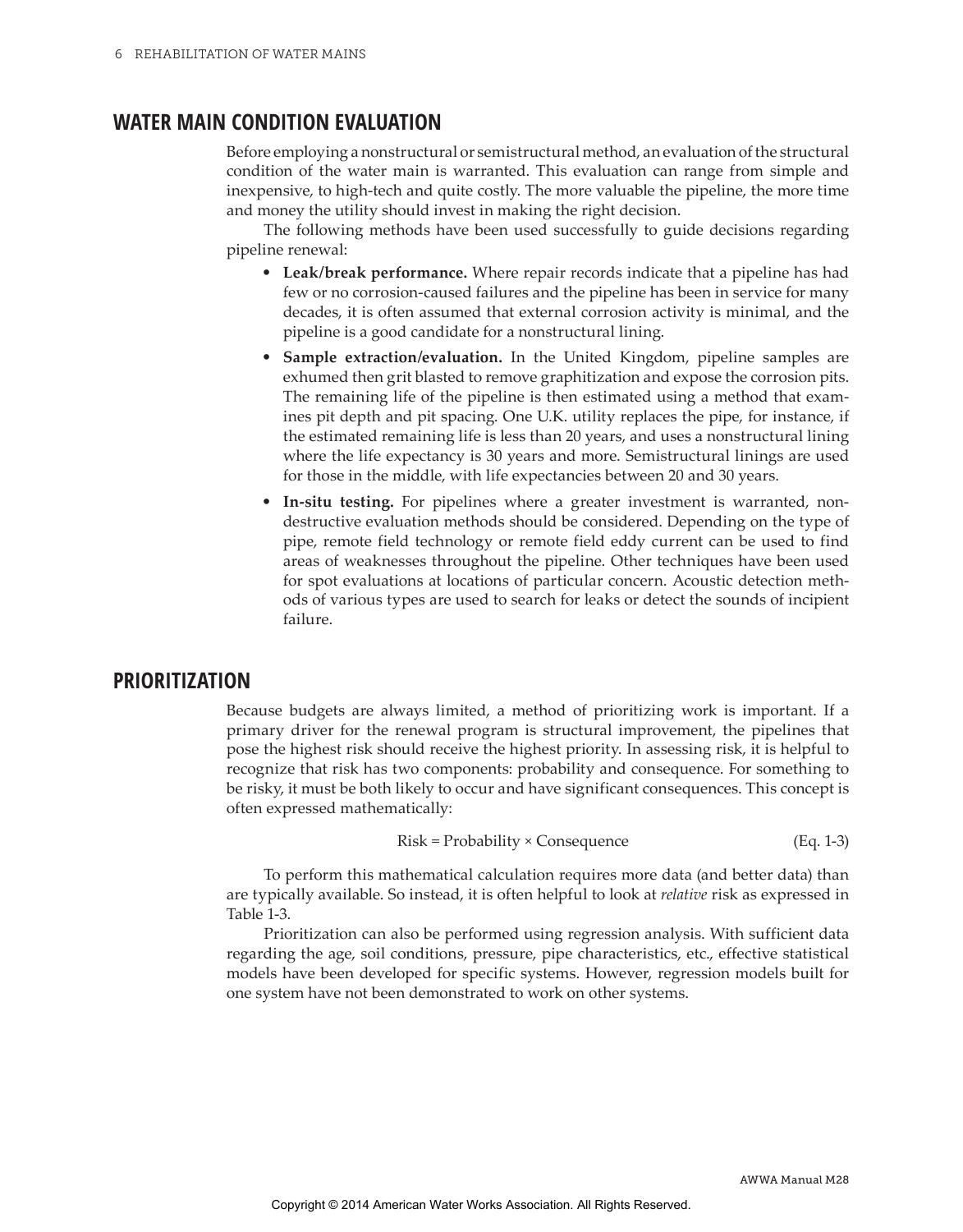|             | High   | Repair on failure | Schedule renewal   | Fix now            |
|-------------|--------|-------------------|--------------------|--------------------|
|             | Medium | Repair on failure | Assess proactively | Schedule renewal   |
| Probability | Low    | Repair on failure | Monitor            | Assess proactively |
|             |        | Low               | Medium             | High               |
|             |        |                   | Consequence        |                    |

#### **Table 1-3 Relative risk assessment**

# **COSTS AND BENEFITS**

Many factors influence the cost of a water main renewal project. Some of the factors are: project size, pipeline size, method used, bypass system requirements, traffic conditions, number of laterals, number of valves or fittings, paving requirements, etc. Costs are also influenced by the availability of local contractors who have the equipment and knowledge needed to perform the rehabilitation. Generally, the less-structural spray-applied methods (Class I) will be less expensive than more fully structural (Class IV) methods.

The cost of a rehabilitated pipeline typically ranges from 25 percent to 100 percent of the cost of conventional open-trench construction. However, even where there are no significant cost savings, rehabilitation may still be preferred because it results in fewer construction impacts to the community.

When properly applied to an appropriate pipe, the life expectancy goal of a rehabilitated pipeline should be similar to that of a new pipeline—50 to 100 years.

# **REHABILITATION SOLUTIONS**

This manual describes several possible solutions to problems arising from corrosion and deposition of internal scales. These range from simple periodic cleaning to replacement of the pipe using trenchless techniques. All of the solutions discussed in the manual make some use of the existing pipe, either as part of the rehabilitated system (renovation solutions) or as a convenient route for installation of new piping (replacement solutions). Solutions involving installation of a replacement pipe along a new route, such as open-trench laying, directional drilling, and microtunneling, are outside the scope of this manual.

Selecting the optimal solution to a specific pipeline problem is a complex process involving both technical and economic considerations. Both the Water Research Foundation and several AWWA Technical and Educational Council (TEC) committees are developing computer-based decision tools to assist utility engineers in this process. This work is expected to come to fruition while this edition of the manual remains in effect. In the meantime, the following guidelines may prove useful.

# **SELECTION OF REHABILITATION SOLUTIONS**

Key elements in the selection of a rehabilitation solution are:

- 1. The exact nature of the problem(s) to be solved
- 2. The hydraulic and operating pressure requirements for the rehabilitated main
- 3. The materials, dimensions, and geometry of the water main
- 4. The types and locations of valves, fittings, and service connections
- 5. The length of time in which the main can be taken out of service
- 6. Site-specific factors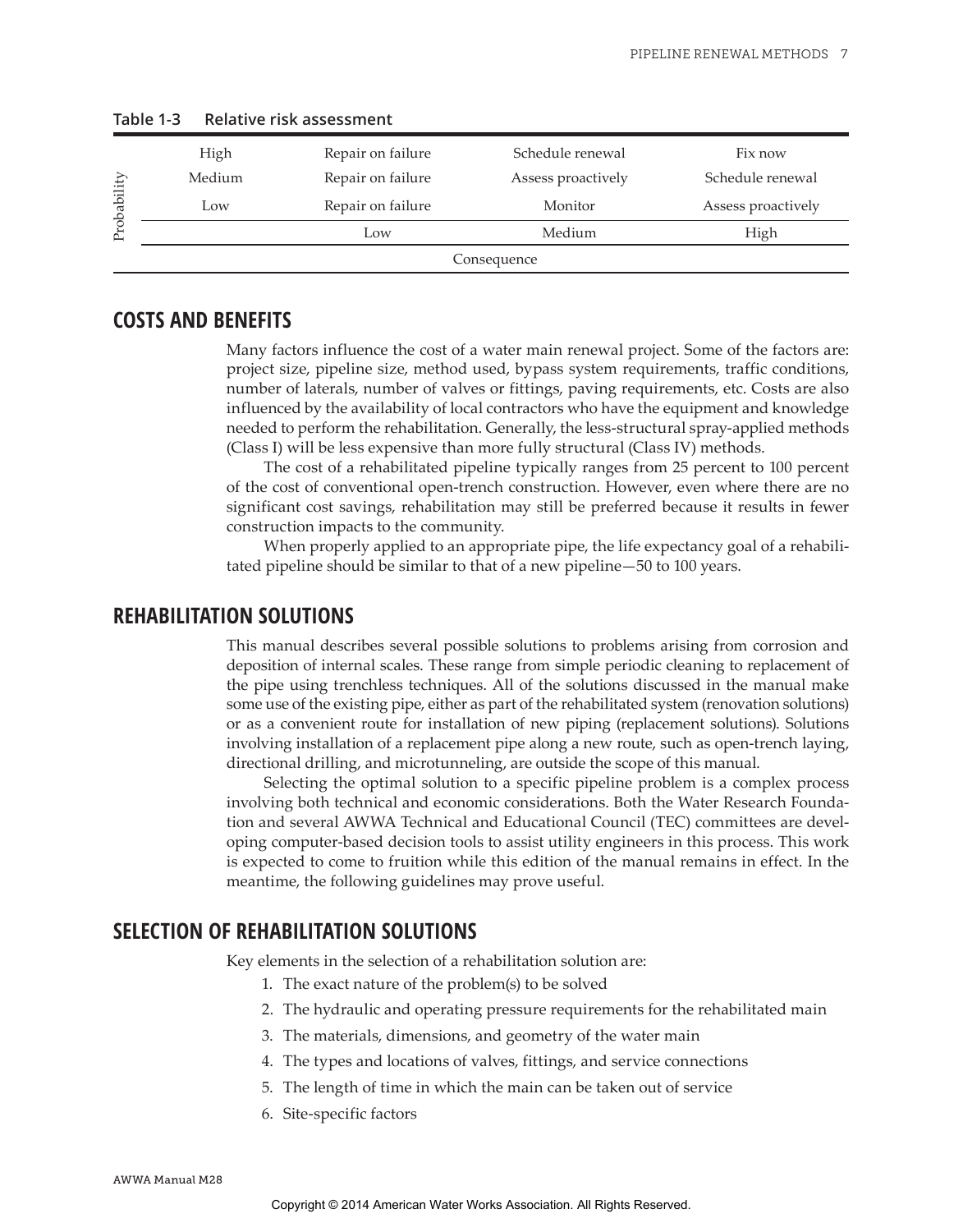The aim of the selection process is to consider all these factors and to arrive at the most cost-effective, technically viable solution. Ideally, the cost estimate should include not only direct contracting and related costs but also indirect costs associated with public disruption and longer-term maintenance and other life-cycle costs.

One approach to rehabilitation method selection is summarized in Figures 1-2, 1-3, and 1-4. Together, these charts provide a framework for selecting or rejecting groups of rehabilitation methods, depending on the nature of the performance problems, hydraulic requirements, and some site-specific factors. In some cases, the charts indicate use of lining techniques classified as either Class I (nonstructural), Class II/III (semistructural), or Class IV (structural). A more detailed discussion of this classification system and of other key design issues associated with such lining techniques is presented in appendix A.

The figures do not list cleaning as a solution for water quality or flow and pressure problems. Cleaning with one of the various techniques discussed in the manual may well offer the lowest-cost immediate solution to many of these problems. It may offer a longterm solution if repeated as required or combined with chemical treatment of water to prevent or delay recurrence of the original problem. However, cleaning is more frequently used as a necessary preliminary step before carrying out one of the lining processes described in the manual.



#### **Figure 1-2 Selection of rehabilitation techniques to resolve water quality problems**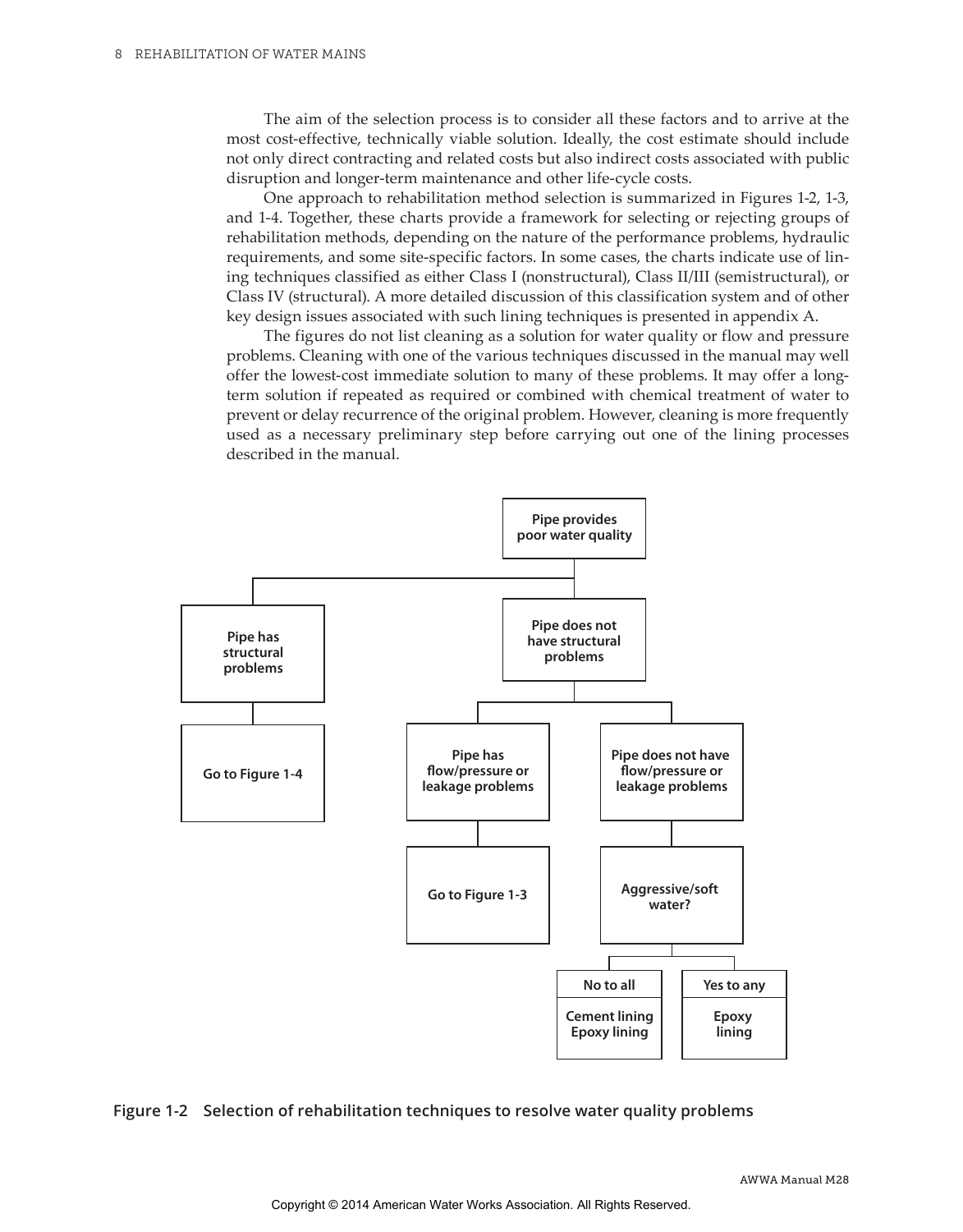

- **L(2/3)—Lining (semistructural—Class II/III)**
- **L(4)—Lining (structural—Class IV)**

![](_page_8_Figure_4.jpeg)